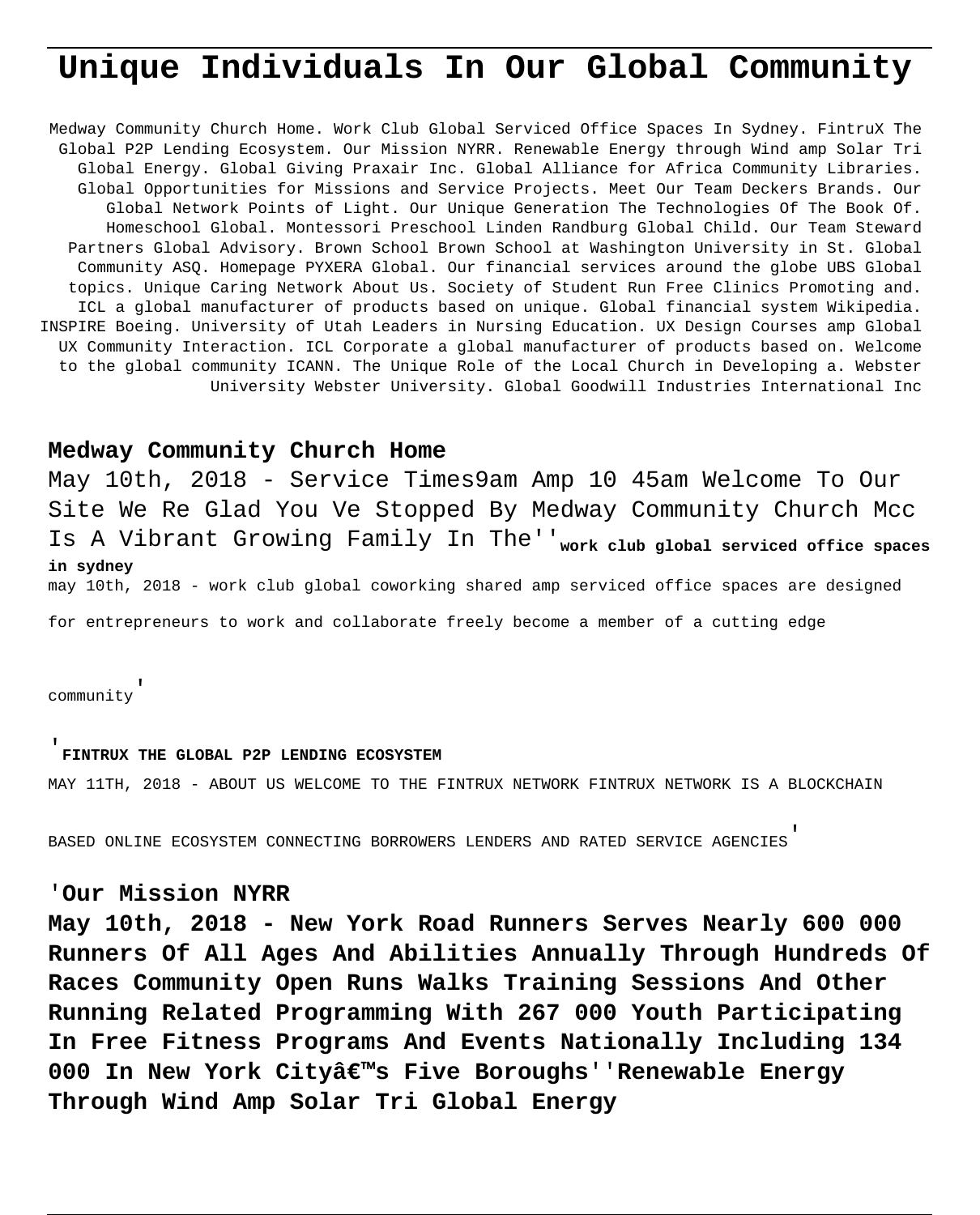May 8th, 2018 - Tri Global Energy Is A Leading Renewable Energy Developer Based In Dallas TX Our Goal Is To Provide Clean Renewable Power And A Boost To Local Economies''**Global Giving Praxair Inc**

May 8th, 2018 - Praxair s global giving program plays a key role in supporting education community service diversity health amp wellness and environmental organizations globally'

'**GLOBAL ALLIANCE FOR AFRICA COMMUNITY LIBRARIES** MAY 11TH, 2018 - MATCHING GIFT INITIATIVE EXCITING NEWS GLOBAL ALLIANCE FOR AFRICA HAS JUST RECEIVED A GENEROUS GIFT IN CELEBRATION OF 10 YEARS OF OPERATING OUR LIBRARIES IN EAST AFRICA'

## '**Global Opportunities for Missions and Service Projects**

May 8th, 2018 - SWAZILAND Summer Break In May and June our team will work with the community of Bulembu Swaziland a small country located within South Africa''**Meet Our Team Deckers Brands**

May 11th, 2018 - Pursuing Global Opportunities "After I **Graduated From College I Started Working For A Local Business In Product Development As Exciting As It Was I Wanted To Make A Bigger Impact**'

#### '**our global network points of light**

may 10th, 2018 - points of light operates through a network of innovative volunteer mobilizing organizations located in more than 250 cities across 37 countries'

#### '**our unique generation the technologies of the book of**

october 13th, 2017 - just as the massive global destruction chronicled in the book of

revelation remained beyond the comprehension of man until the development of the atomic bomb

the idea of one man becoming the undisputed leader of the world was beyond the realm of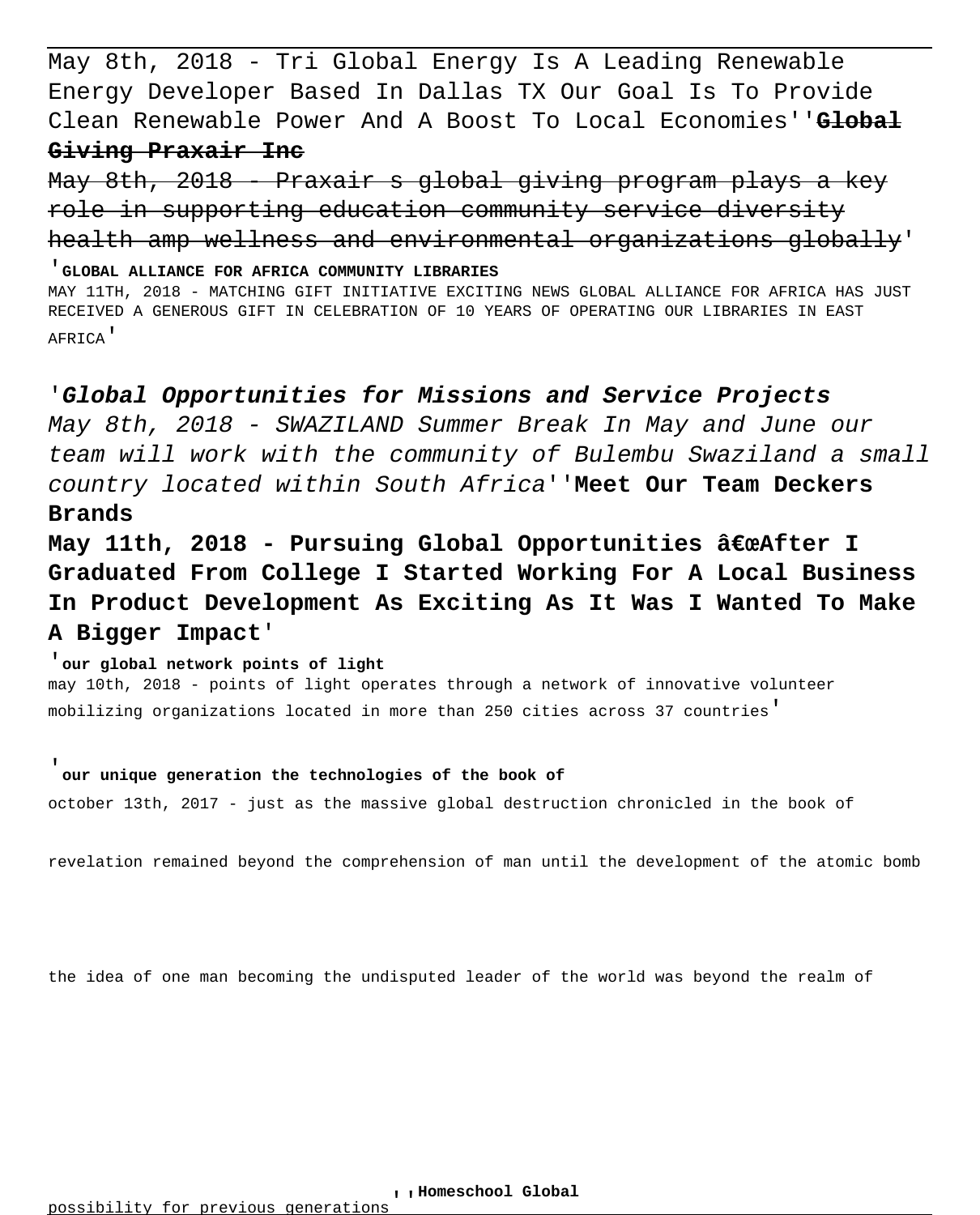May 11th, 2018 - Homeschool Global is an accredited home education services provider serving over a thousand students across 24 countries from Pre School through to High School HG Middle East brings these comprehensive services to families in the Arabian Gulf,

## '**montessori preschool linden randburg global child**

may 10th, 2018 - montessori amp reggio preschool in linden amp parkview our quality

montessori preschool is located in linden amp parkview johannesburg'

'**our team steward partners global advisory may 10th, 2018 - jim gold serves as ceo is a founding partner a board member and a member of the executive leadership team at steward partners global advisory**'

'**brown school brown school at washington university in st** may 10th, 2018 - innovative research drives progress our faculty lead 14 research centers

that are delving into critical issues facing our society at the brown school you ll have the

opportunity to work and learn alongside today s pioneering thinkers bringing evidence based

practice into the forefront of our field'

#### '**global community asq**

may 8th, 2018 - with members and customers in over 130 countries asq brings together the people ideas and tools that make our world work better asq celebrates the unique perspectives of our community of members staff and those served by our society'

'**Homepage PYXERA Global**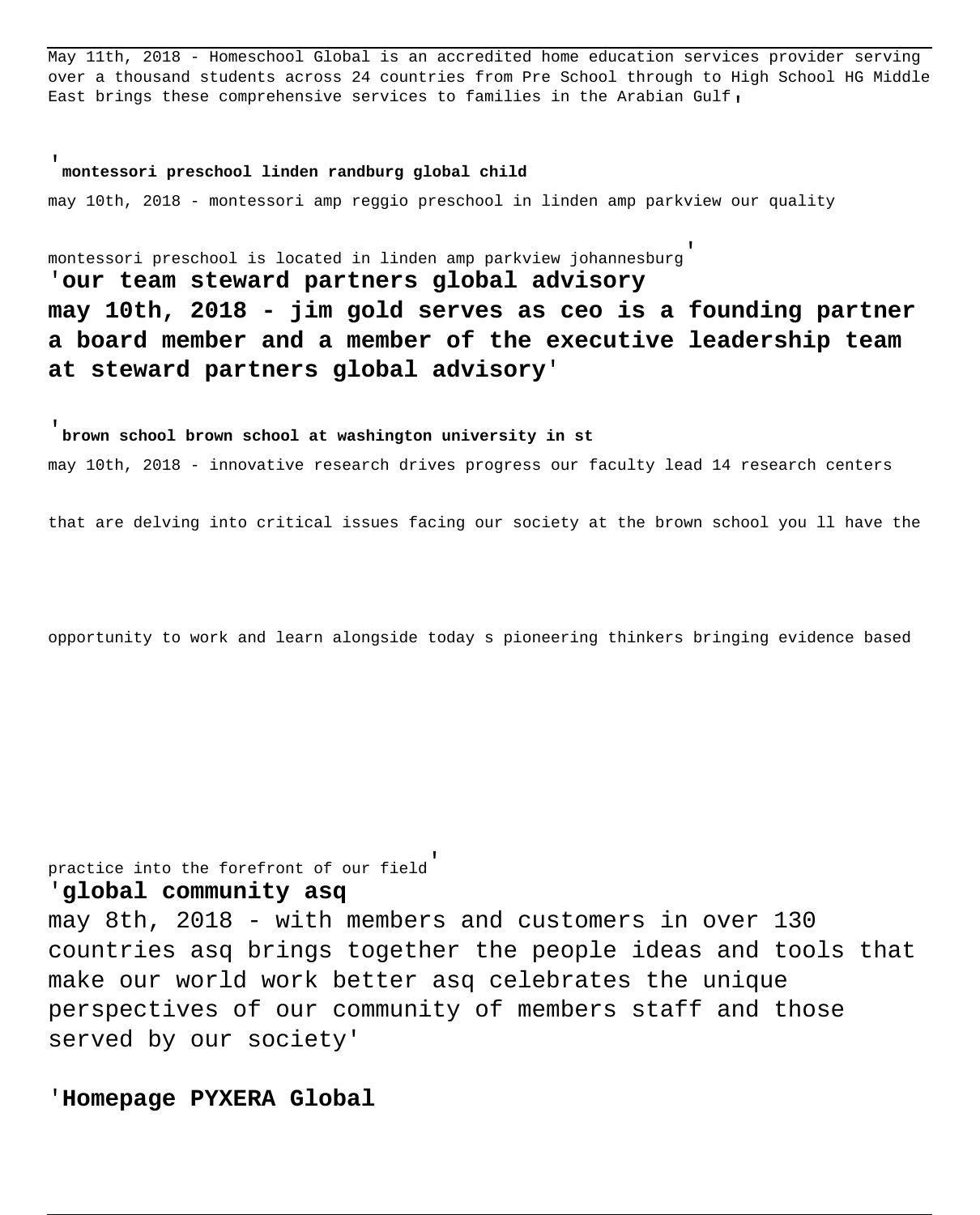**May 7th, 2018 - Our Work We Leverage The Unique Strengths Of Corporations Governments Social Sector Organizations Educational Institutions And Individuals To Enhance The Abilities Of People And Communities To Solve Complex Problems**' '**OUR FINANCIAL SERVICES AROUND THE GLOBE UBS GLOBAL TOPICS** MAY 11TH, 2018 - UBS IS A GLOBAL FIRM PROVIDING FINANCIAL SERVICES IN OVER 50 COUNTRIES VISIT OUR SITE TO FIND OUT WHAT WE OFFER IN YOUR COUNTRY'

## '**Unique Caring Network About Us**

**May 10th, 2018 - OUR MISSION The Unique Caring Network Inc Mission Is To Empower Individual With Special Needs By Offering Quality Programs And Services That Will Educate Assist And Prepare Them To Live And Compete In The 21st**

Century Global Community'' SOCIETY OF STUDENT RUN FREE CLINICS PROMOTING AND MAY 7TH, 2018 - OUR CONFERENCE CONSISTS OF WORKSHOPS POSTER PRESENTATIONS AND ORAL PRESENTATIONS WHERE STUDENTS GET AN OPPORTUNITY TO PRESENT THEIR CLINIC MODELS WITH STUDENT RUN FREE CLINICS FROM VARIOUS INSTITUTIONS'

'**ICL a global manufacturer of products based on unique** May 11th, 2018 - As one of the world $\hat{a} \in \mathbb{N}$ s largest fertilizer companies our potash phosphate fertilizers and technology rich specialty fertilizers are critical inputs that help farmers worldwide to increase their yields and improve the quality of their crops'

#### '**Global financial system Wikipedia**

May 9th, 2018 - The global financial system is the worldwide framework of legal agreements institutions and both formal and informal economic actors that together facilitate international flows of financial capital for purposes of investment and trade

#### financing''**inspire boeing**

may 11th, 2018 - 5 inspire for more than 100 years boeing has been innovating to meet the needs of an ever changing fast paced global environment our understanding of''**University of Utah Leaders in Nursing Education**

May 10th, 2018 - The College of Nursing is an integral part of University of Utah Health and the University of Utah We are committed to working together to serve the people of Utah and

beyond by continually improving the quality of life for individuals and communities''**UX**

**Design Courses Amp Global UX Community Interaction July 20th, 2017 - Online UX Design Courses And Literature Created By Design Experts Don Norman A Goldmine Of Information**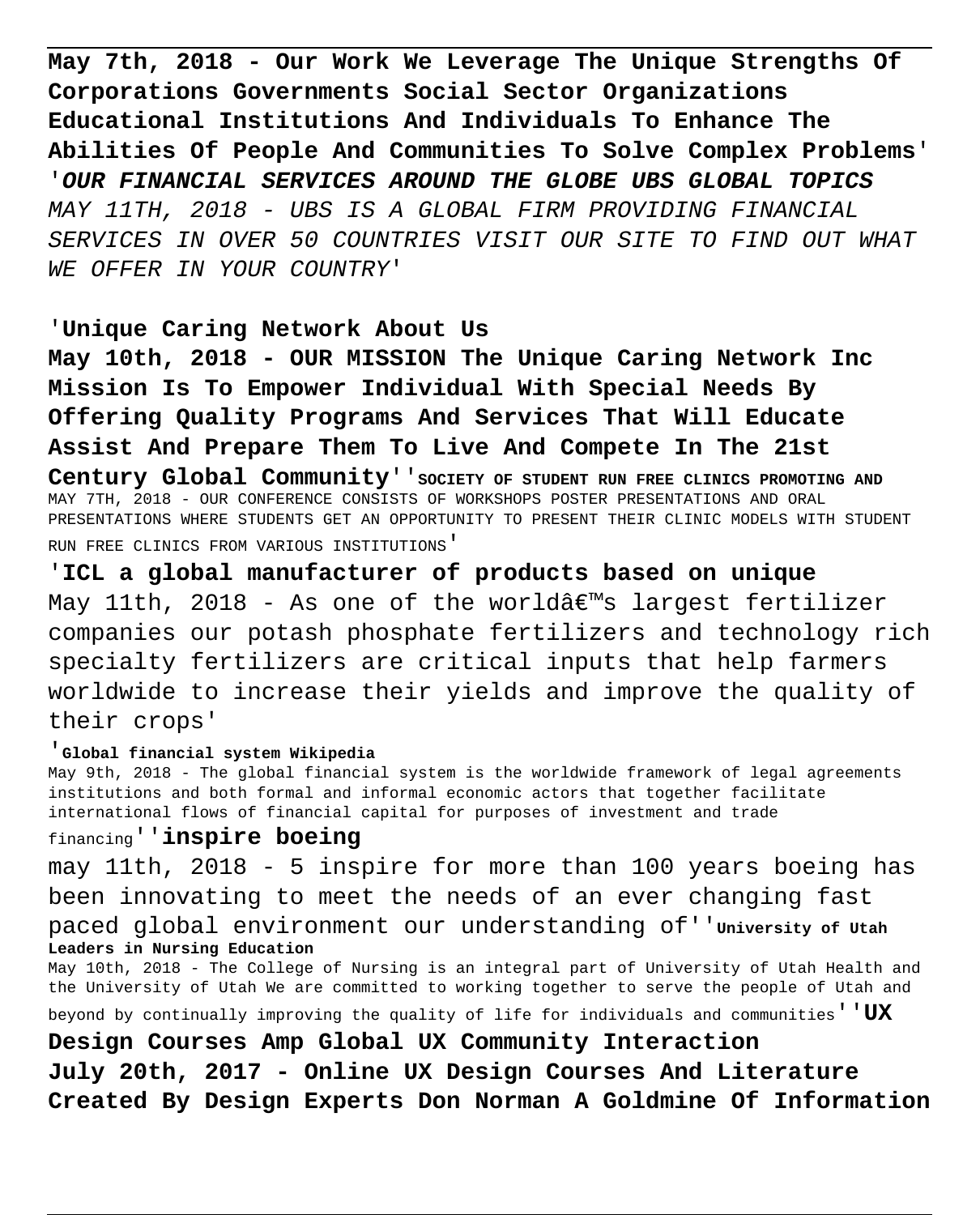## **On Interaction Design**'

'**icl corporate a global manufacturer of products based on** may 11th, 2018 - icl a global manufacturer of products based on unique minerals fulfills humanity's essential needs primarily in three markets agriculture food and engineered materials'

## '**Welcome to the global community ICANN**

May 5th, 2018 - Welcome to the global community ICANN is a not for profit public benefit

corporation with participants from all over the world dedicated to keeping the Internet

secure stable and interoperable' '**The Unique Role of the Local Church in Developing a** May 10th, 2018 - life God knows exactly how a particular community and its people can best thrive and flourish It is the local church $\hat{a}\in$ "the local members of the body of  $Christ \hat{a} \in "that are best able to see and'$ 

#### '**Webster University Webster University**

May 10th, 2018 - A private non profit university with more than 17 000 students studying at

campus locations in around the world and in a robust learning environment online Webster

transforms students for global citizenship and individual excellence'

## '**global goodwill industries international inc**

may 8th, 2018 - we believe our entrepreneurial approach is needed to tackle the worldwide issues of poverty and unemployment for over one hundred years we have worked with